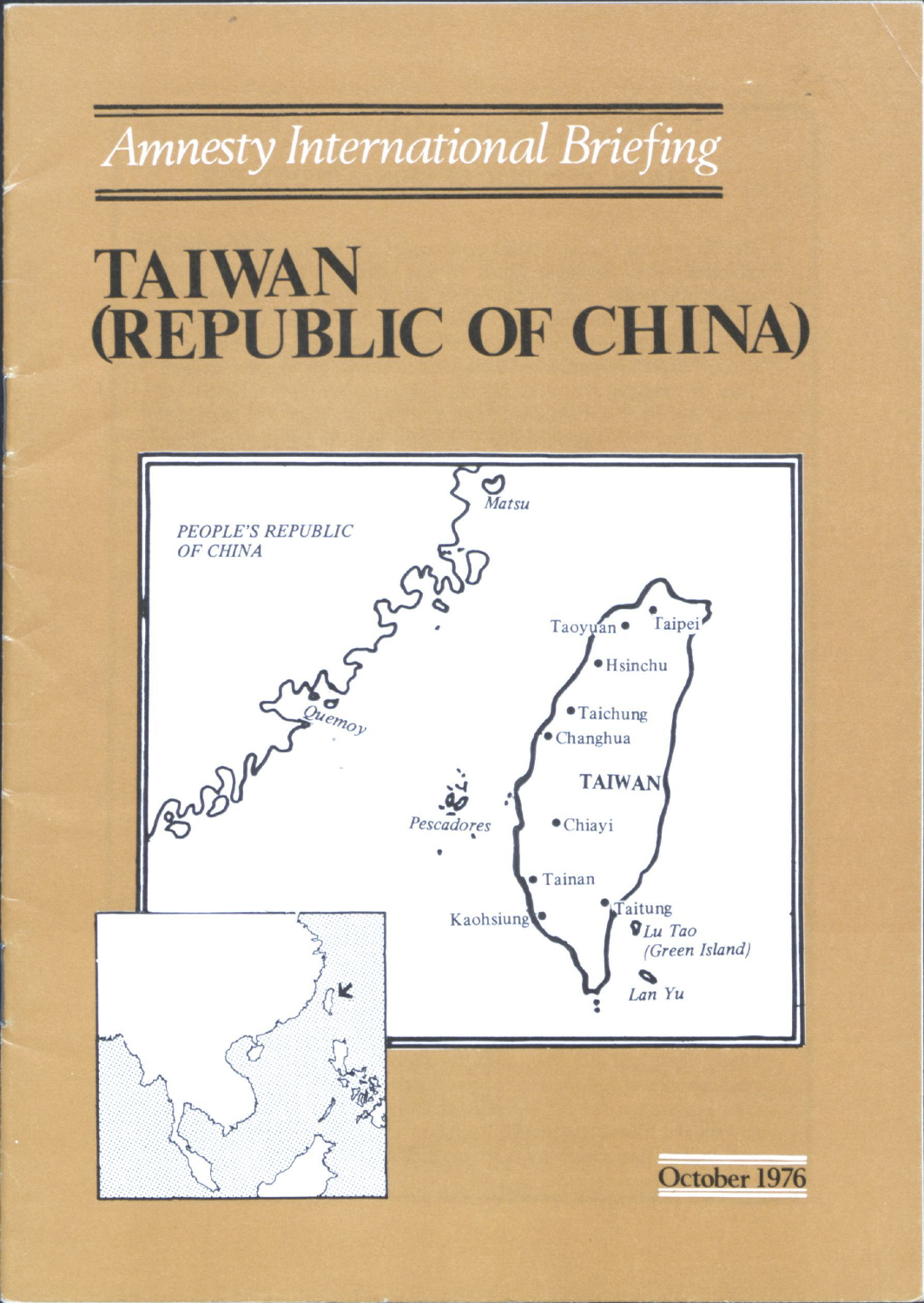## **TAIWAN (REPUBLIC OF CHINA) IN OUTLINE**

The Nationalist (Kuomintang) government of the Republic of China retreated from mainland China to the island of Taiwan in 1949, establishing itself there with Taipei as its capital, in December of that year. This government retains its original name as well as its claim to represent the whole of China. However, the government of of the People's Republic of China governs the whole of the mainland from the traditional capital, Peking, and its representatives have been recognized by the United Nations in 1971 as entitled to represent China in all the organs of the UN, including the Security Council, where China is one of the five permanent members.

The Republic of China therefore now consists of the island of Taiwan (area 36,260 square kilometers), 320 kilometers from the coast of southeast China, and includes the nearby Pescadores islands and the islands of Kinmen (including Quemoy) and Matsu (about 10 kilometers from the Chinese mainland). The capital is Taipei. The population is around 16 million and apart from a very small

## Taiwan (Republic of China)

minority of non-Chinese aboriginal inhabitants (approximately 200,000), is ethnically of Chinese origin. However it is divided into several groups which have strong cultural and linguistic differences:

• 13.6% Chinese mainlanders

86.4% Taiwanese, themselves divided into two sub-groups: 73.72% Min-nan (originally from Fukien province) 12.68% Hakka (originally mostly coming from Kwangtung province)

Among the Taiwanese elite, there are strong feelings that Taiwan should be considered independent and free from the rule of the Kuomintang.

### the arrest and detention of suspected political opponents generally  $(a)$

Since 1949 Taiwan has been ruled on the basis that the country remains at war with the People's Republic of China on the mainland.. All constitutional guarantees of civil liberty have been abrogated by the provisions of the state of siege proclaimed on 19 May 1949. Strategic and economic support by the United States of America has been of paramount importance to Taiwan. Between 1951 and 1968, American aid was used to improve communications and establish export industries. Economic development has been successful: Taiwan has one of the highest annual economic growth rates in Asia and also in the world. Its major trading partners are the USA and Japan. West Germany is its most significant partner in Europe.

## **1. Introduction**

Developments related to political imprisonment in Taiwan since 1949 can be interpreted in the light of two major factors. The first is the claim by the Chinese Nationalist government that it is the legitimate government of *all* China and therefore still at war with the Chinese communist government established on the mainland. It is on this assumption that a state of siege, declared in May 1949, has been imposed in Taiwan.

A second factor is that the local Taiwanese population, which differs culturally and linguistically from the Chinese mainlanders who arrived in 1949, has since that time been denied an adequate share in the political affairs of the island. The majority of the indigenous Taiwanese elite therefore turned towards the idea of independence for Taiwan and formed the repressed political opposition to the Nationalist government.

Violations of human rights have been the prevailing practice in Taiwan. The following issues are of particular concern to Amnesty International:

held on charges of sedition under the provisions of laws drawn up after the state of siege was declared in Taiwan;

- the permanent abrogation under these laws of the civil rights  $(b)$ provisions of the constitution of 1946;
- the holding of trials and appeal reviews by military tribunals and  $(c)$ the inadequacy of basic legal safeguards;
- the use of torture during interrogation in some instances;
- the use of the death penalty as punishment for certain criminal (e) and political offences.
- 2. **Political and Constitutional Context**

In 1949 the Nationalist government retreated from mainland China to the island of Taiwan and established the Republic of China (ROC) there in December of the same year.

For half a century until the defeat of Japan in 1945, Taiwan had been under Japanese rule. Among the local Taiwanese elite, the first moves towards the formulation of autonomist ideas developed during that period. After the island was restored to China in 1945, becoming again a Chinese province, the Kuomintang (Nationalist Party) instituted government monopolies, arrested leading Taiwanese on the grounds that they had collaborated with the Japanese and, in February 1947, suppressed brutally a Taiwanese revolt against its maladministration, thus alienating the local population.

The Chinese mainlanders who followed the Kuomintang to Taiwan in 1949 now represent 14% of the 16 million population of the Republic of China.

,他们的一个人都是一个人的人,他们的人都是一个人的人,他们的人都是一个人的人,他们的人都是一个人的人,他们的人都是一个人的人,他们的人都是一个人的人,他们的人都<br>第159章 我们的人,他们的人都是一个人的人,他们的人都是一个人的人,他们的人都是一个人的人,他们的人都是一个人的人,他们的人都是一个人的人,他们的人都是一个人

the contract of the contract of the con-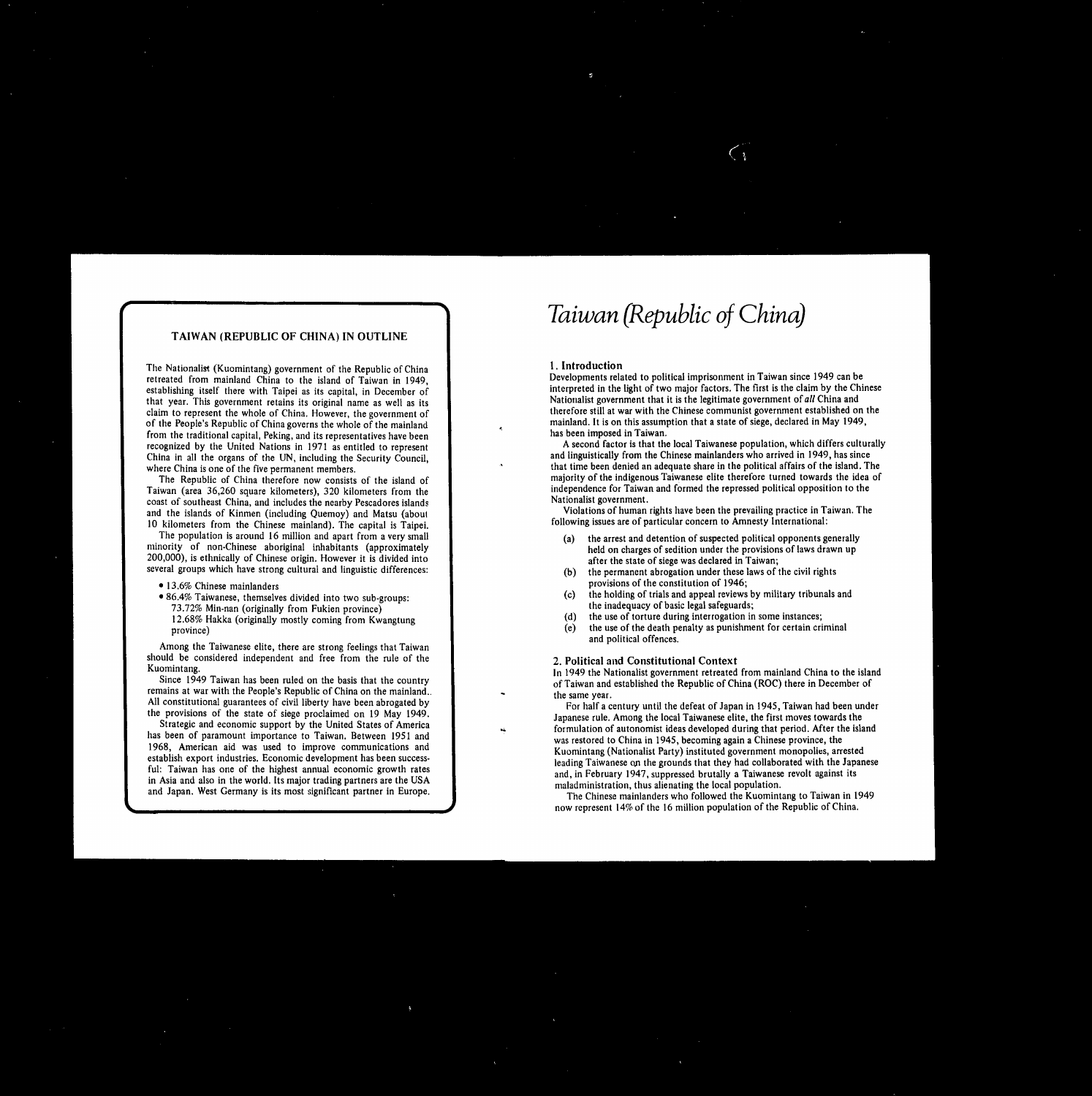Indigenous Taiwanese, themselves divided into different sub-groups, form the remaining 86%.

The ROC constitution is that adopted in Nanking (mainland China) by the National Assembly in December 1946. It guarantees fundamental human rights, such as:

| article 8: personal freedom              |
|------------------------------------------|
| article 11: freedom of speech, teachin   |
| article 10: freedom of residence and c   |
| article 12: freedom of privacy of corre  |
| article 13: freedom of religious beliefs |
| article 14: freedom of assembly and a    |
| article 16: freedom of petition          |
|                                          |

However the state of siege and martial law proclaimed by the Chinese Nationalist Garrison Command (known as Taiwan Garrison Command) in May 1949 suspended all provisions of individual rights and freedoms guaranteed by the constitution. The state of siege was declared before the Nationalist government retreated to Taiwan and is supposed to last as long as "communist rebellion" exists on the Chinese mainland.

Equally significant, in a system which practically prevents all articulate opposition, is the fact that no general elections have been held in Taiwan since 1948. The Republic of China is governed by a president, elected by the National Assembly, and five organs of state called *Yuans.* The Legislative *Yuan* is the highest legislative organ of the state. It is composed mainly of those surviving members who were elected in 1948 on the mainland. Minor amendments were later made to provide for the inevitable decline in the number of these survivors. Thus in 1969, the first supplementary elections were held for some 22 seats, whereas the other 430 seats of the Legislative *Yuan* remained occupied by life members, most of them Chinese mainlanders. Elections for these 22 seats are held every three years. The last ones took place in December 1975.

The conditions in which elections are held can only be described as suppression of freedom of expression. During the December 1975 election campaign, a local Taiwanese candidate, Pai Ya-tsan, was arrested shortly after he published a campaign statement consisting of 29 questions addressed to Prime Minister Chiang Ching-kuo. These questions touched on problems of corruption, foreign policy, martial law, etc—issues rarely discussed publicly in Taiwan. Shortly after his arrest, Mr Pai was tried in secret and sentenced to life imprisonment. Reports say that opposition candidates receive warnings from local authorities if they make statements judged "contrary to the national policy". Thus local elections are almost entirely dominated by the Kuomintang, and independent candidates have little chance.

The Kuomintang Party (KMT), with its own welfare and employment services, remains the key to promotion in all spheres of activities. The KMT national congress takes policy decisions which are implemented by the government. Since the death of President Chiang Kai-shek in April 1975, the KMT leadership has been assumed by his son Chiang Ching-kuo, who is also at present prime minister. Before becoming prime minister, Chiang Ching-kuo had been in charge of national

2

aching, writing and publication ind change of residence correspondence and association



3

defence and the security police.

It is hard to estimate the extent of Taiwanese nationalism as a political force since the main source of information on the subject are Taiwanese exiles, who are usually strong advocates of Taiwanese self-determination. The "Independentists" are opposed to the rule of the island by the Kuomintang as well as to the reunification of Taiwan with mainland China. They advocate the independence of Taiwan. The number of Taiwanese exiles is in itself very significant. Estimates in 1967 said that less than seven per cent of the students who left Taiwan to study abroad returned home.

3. Number and Analysis of Political Prisoners

There is no official figure for the number of political prisoners held in Taiwan. Government officials refuse to recognize the term "political prisoners" and only admit to the existence of imprisoned "rebels".

During the early 1950s a large number of persons disappeared and mass arrests took place in the 1960s. However the number of political prisoners has fallen since that time. In 1975 sources close to the government admitted that there were about 400 persons detained for political reasons. But Taiwanese abroad estimated that 8,000 persons are in prison for their expression of dissent. During the summer of 1975, a reduction of prisoners' sentences, proclaimed by Prime Minister Chiang Ching-kuo in memory of his late father, resulted in the release of a small number of political prisoners. It is generally believed that about 130 political prisoners were released in June and July 1975. However new arrests have occurred after this brief period of liberalization. The total number of those

arrested in the past few months is not known.

Amnesty International has on file the names of more than 200 political prisoners, but little has been heard of about half of them for several years. Most political prisoners are either intellectuals—students, teachers, journalists, writers—or local politicians. There are also a number of government officials imprisoned as a result of internal political struggles. Arrests of workers are rare, although they are occasionally prosecuted for offences related to the government position regarding mainland China. Members of ethnic minorities have also occasionally been arrested. In general, political detainees can be divided into the following categories:

•

(a) *Suspected "Independentists".* People arrested in this category are generally accused of having links with the Taiwan Independence Movement (a movement formed by Taiwanese exiles abroad), although it is generally believed that no similar organization exists in Taiwan. They include in particular the following groups:

Some 16 students and teachers arrested in August 1968 by the Federal Bureau of Investigation of Taiwan and tried a year later on charges of "advocating the forceful overthrow of the government and seizure of political power". According to the indictment, they planned to establish an "independent Taiwan" in "collaboration with communists" in Japan and with this aim had formed a society called the "Taiwanese People's Happiness Party".

 $\mathbf{A}$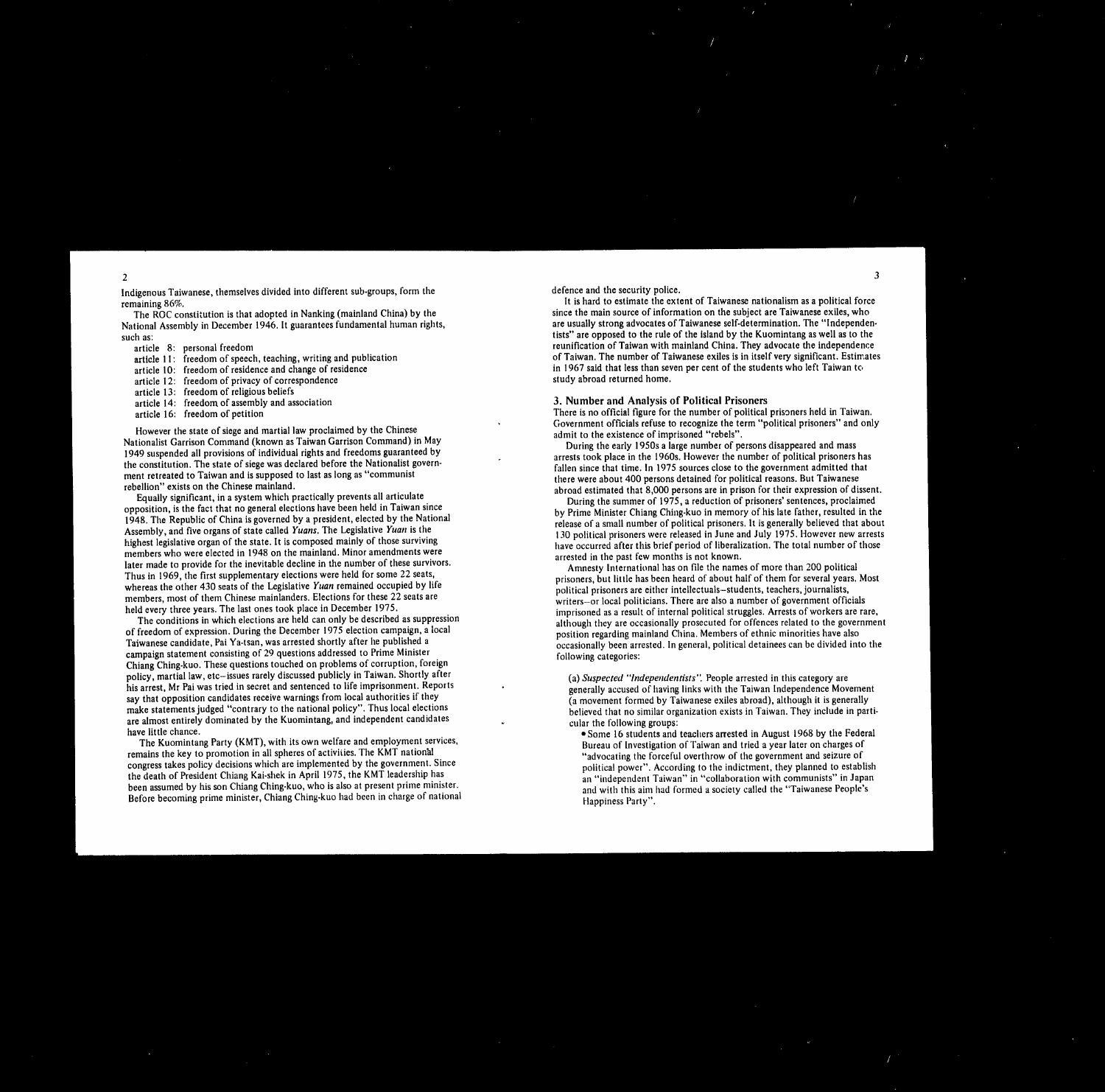arrest of Su Tung-ch'i, a councillor from Yun Lin, who had sponsored a petition calling for the release of another well-known politician and was found guilty by a military court of "plotting rebellion". Most of them received very heavy sentences including life and 15 years' imprisonment. A small group of students arrested in March 1969 by the Federal Bureau of Investigation and accused of being members of a *T'ung Chung Hui* (Unification Society), about which no further information is available. One of them was sentenced to 10 years' imprisonment and others to 15 years.

• The *Taiwan Ch'ing-nien* cases. At least 14 people were arrested for allegedly forming or belonging to a "Society for Promoting the Unity of the Taiwanese Youth" *(Taiwan Ch'ing-nien).*The group was reportedly guilty of "wild talk" in a Taipei restaurant and of "scribbling political graffiti and distributing leaflets". Different charges were involved when they were brought to trial in late 1969. Three of them, including "two students returned from Japan", were sentenced to 15 years' imprisonment for "overtly acting to overthrow the government". The others received lesser sentences for "preparing to act to overthrow the government".

Many other individual cases also fall into this category, ranging from popular Taiwanese intellectuals and political leaders to people who merely commented publicly on the status of Taiwan. It also seems that often people having no connection with those really advocating the independence of Taiwan have been arrested in attempts to prove the existence of "subversive rings", particularly during periods when the government wants to silence the opposition. Those involved in or sympathizing with the independence movement are generally held under the provisions of the Statute for the Punishment of Rebellion (see *Legal Situation,* page 5). Most of them are indigenous Taiwanese.

it apparently tried to gain support among labourers and farmers in rural Taiwan.

The last group is composed of influential journalists or members of the administration arrested at various periods for "pro-communist activities". Several journalists in particular were arrested between 1968 and 1970 for alleged involvement in "espionage for mainland China". One of them was tried by a military court in 1971 and charged with treason for "being a member of the Communist Party since 1935, giving government secrets to the communists during the Second World War and for having tried to foment a revolt on Taiwan". This was based on a confession that the prisoner later claimed had been forced on him.

*(c)Members of the ruling elite.* Some cases are known of government officials or members of the security organs arrested as the result of purges. One such purge in 1967 concerned the Federal Bureau of Investigation of Taiwan (FBI). Several agents of the Taiwanese FBI were sentenced to death or to long term imprisonment on charges of "planning to overthrow the government". The Taiwanese FBI was then the security arm of the central government, sharing to a certain extent that responsibility with the Taiwan Garrison Command. The 1967 arrests seem to have been largely the result of rivalry between these two bodies.

*(b)Suspected communists.*The first category in this group consists of people arrested by the Kuomintang on mainland China during the civil war (before 1949). The Nationalist government took with it some of these prisoners when it retreated to Taiwan in 1949. They have no relatives in Taiwan, and very little is known of their present fate and number. It must be assumed that many have died in prison. According to one source, there might still be some 1,000 such prisoners in various prisons of Taiwan, although such a figure seems very high.

The second category concerns people suspected of pro-communist sympathies or of advocating the peaceful reunification of Taiwan with mainland China. They probably represent only a small group, as the Kuomintang has succeeded in creating a certain amount of anti-communist feeling among the population. Most of the known cases are those of people arrested in the early 1950s who are believed to have been in contact with the Taiwan Communist Party (TCP) during the period of Japanese rule. The TCP, which no longer exists, was formed in 1923. Although never a very large organization,

(d) *Ethnic minorities or* montagnard*groups.*Reports on minorliies are very scarce and generally lack details, since information on them rarely reaches important cities. However, several cases of arrests have been reported among the population of remote mountainous regions of Taiwan—the so-called *montagnards.*They involve either *montagnards*themselves when they refuse to comply with the rules imposed by the central authorities, or people who advocate a different policy towards ethnic minorities. This was the case of a group of people arrested in 1969 for allegedly participating in a so-called "Mountain Highland Youth Corps", an organization apparently designed to assert the rights of native hill-people living in Taiwan against the central authorities. They were charged with "participating in a seditious group" under article 2, section 1 of the Statute for the Punishment of Rebellion".

## 4. Legal Situation

## *(i) Legislation under which prisoners are held*

Taiwanese law rests on the assumption that the country is still at war with mainland China. The proclamation of the state of siege on 19 May 1949 automatically put into operation the whole body of martial law promulgated by the Chinese Nationalist government on 29 November 1934. The provisions of the state of siege abrogate all constitutional guarantees of civil liberties. They proscribe in particular public meetings, strikes, demonstrations or petitions and "spreading of rumours by letter, slogan or other means". Political offences are dealt with under some articles of martial law and under special statutes and laws adopted later:

the "Statute for the Punishment of Rebellion" (adopted in 1949, amended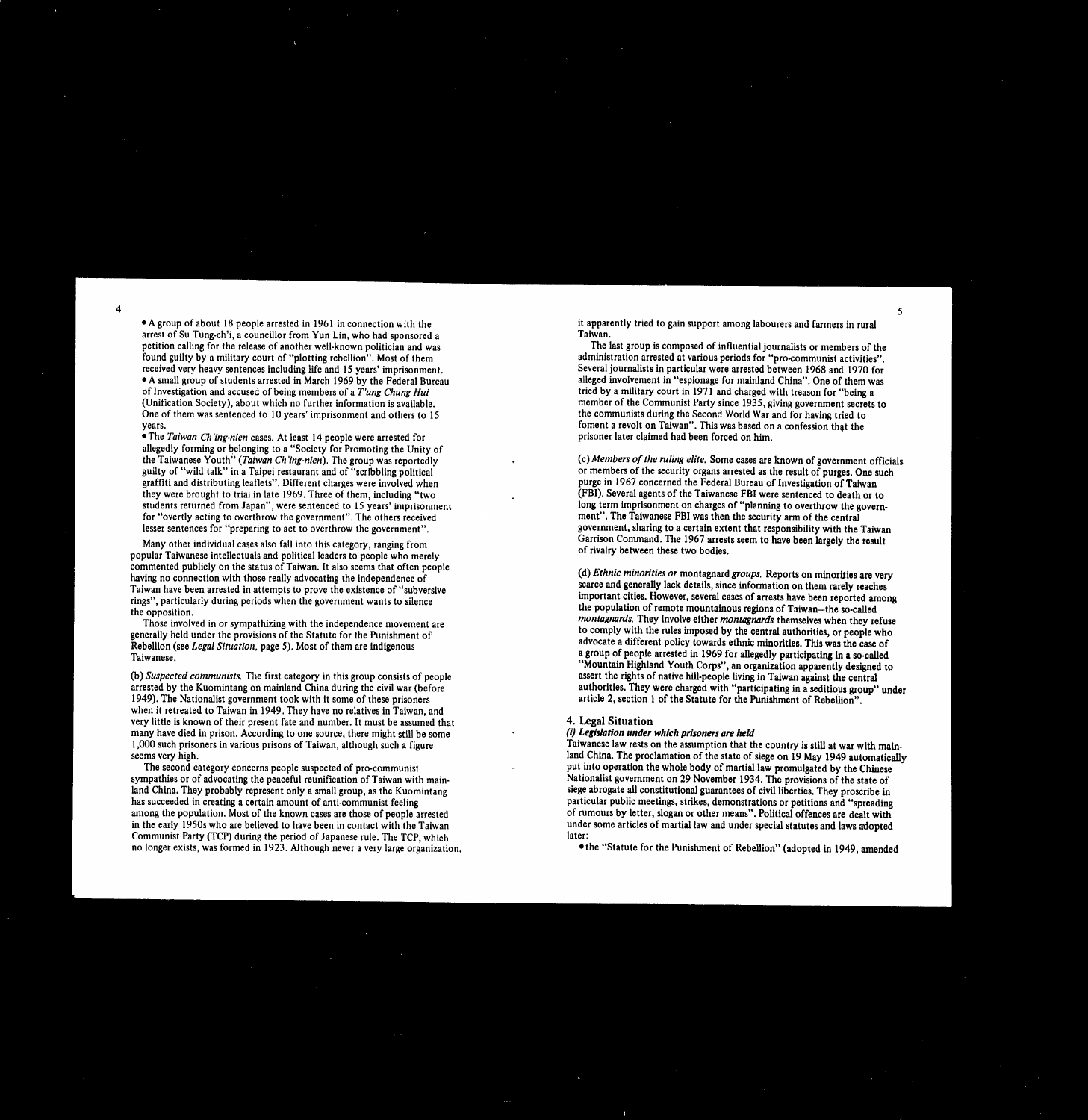destroy the national policy, occupy the national territory or, by illegal means,<br>to change the constitution or overthrow the government and who starts to see the court of the court. The court<br>prepared by the court. The cou to change the constitution or overthrow the government and who starts to prepared by the court. The court's decision must be approved before its<br>undertake the above activities. . ." (article II, section 1). The following<br>d sections and articles of the statute enlarge the scope of political offences by Courts martial presume the guilt of political defendants.<br>
including any person who "prepares to commit an offence specified" in The "Judicial including any person who "prepares to commit an offence specified" in The "Judicial Interpretation of the Council of Grand Justice" of 1956<br>section 1 (article II, section 3), who "participates in an organization or<br>section section 1 (article II, section 3), who "participates in an organization or<br>meeting of rebellion" (article V), or who "makes propaganda beneficial to<br>meeting of rebellion" (article V), or who "makes propaganda beneficial to meeting of rebellion" (article V), or who "makes propaganda beneficial to political offences can be tried 20 years after they were committed. Although the rebels by written words, books or speeches" (article VII). the rebels by written words, books or speeches" (article VII). criminal law prohibits *ex post facto* prosecutions, political offenders are<br>• the "Statute for Denunciation and Suppression of the Rebels" (introduced tried u in 1950, amended in 1954) which make it a crime not to denounce a person suspected of having committed some of the above offences, and provides for<br>it penalties of between one and 7 years. it penalties of between one and 7 years.<br>
• the "Military Tribunal Law" (1956, amended 1959).<br>
• the "Military Tribunal Law" (1956, amended 1959). • the "Military Tribunal Law" (1956, amended 1959). sign a statement of loyalty to the constitution and laws of the ROC and find<br>• the "Judicial Interpretation of the Council of Grand Justices" (1956). one or two guarantor

under the Judicial *Yuan* (one of the central organs of the state independent from the government itself), but this is now true only of the Supreme Court. from the government itself), but this is now true only of the Supreme Court.<br>An amnesty of prisoners (the first since 1949) pronounced in October<br>Provincial and local courts now come under the ministry of justice. The 1971 Provincial and local courts now come under the ministry of justice. The 1971 only affected common law prisoners, although a handful of political<br>Supreme Court rarely makes pronouncements and the real decisions are made pri Supreme Court rarely makes pronouncements and the real decisions are made prisoners were later released. The second amnesty, announced after the death in the lower courts which are not responsible to the Supreme Court. In in the lower courts which are not responsible to the Supreme Court. In the of President Chiang Kai-shek in April 1975, included for the first time<br>mid-1960s the Supreme Court ruled that the removal of local courts from mid mid-1960s the Supreme Court ruled that the removal of local courts from political prisoners and took the form of a reduction of prisoners' sentences.<br>Its supervisory jurisdiction was unconstitutional, but this ruling has b its supervisory jurisdiction was unconstitutional, but this ruling has been As a result of it, a large number of prisoners were released, including about ignored by the government. In this context the independence of the j ignored by the government. In this context the independence of the judiciary 130 political detainees. The position of released prisoners however is often is in serious doubt.

Procurators are accountable to the judges, and judges are trained and<br>appointed by the ministry of justice. The government maintains that once<br>iournalists are particularly watched and released prisoners are likely to appointed by the ministry of justice. The government maintains that once journalists are particularly watched and released prisoners are likely to appointed the judges are autonomous but recognizes however that they are  $\$ under the "administrative supervision" of the ministry of justice. In fact, frequent. the majority of political cases are handled by the military.

*b) Arrest and detention process.* The Taiwan Garrison Command (TGC) is Upon arrest, political detainees are initially held for interrogation in the Upon arrest, political detainees are initially held for interrogation in

details of their families and associates. It is reported that in some cases 300 prisoners.<br>
prisoners have been subjected to various forms of physical and mental torture. • The Military l prisoners have been subjected to various forms of physical and mental torture.<br>
The Military Prison of Hsintien, known as An Kang, some 20 kilometers<br>
The confession extracted from the prisoner is usually the sole evidence for conviction. Prisoners are allowed to see a lawyer only after formal indict-<br>ments are made against them and taped manuscripts of their conversations. ments are made against them and taped manuscripts of their conversations • The Taiwan Experimental Institute for Production Education, near<br>
with their lawyers are made available to the court.<br>
with their lawyers are made

> $\frac{1}{2}$ in 1950 and 1958) which defines a "rebel" as any person "who plans to c) *Conduct of trials*. Most trials of political offenders are held in secret by c) *Conduct of trials.* Most trials of political offenders are held in delivery by the security organ which arrested and investigated the defendant.

tried under an independent system of judicial rules, including retrospective legislation.

one or two guarantors to ensure their future behaviour. The system of release on parole is not applicable to political offenders, who must serve the (ii) Legal procedures<br>a) The judiciary. According to the constitution, the courts would normally be<br>a) The judiciary. According to the constitution, the courts would normally be happened but severe surveillance has been im happened but severe surveillance has been imposed, as well as restriction in freedom of movement, residence, employment and association.

in serious doubt.<br>precarious: it is difficult for them to find employment and they are kept<br>Procurators are accountable to the judges, and judges are trained and<br>Procurators are accountable to the judges, and judges are tr receive visits of security agents and warnings if these contacts are too

> Taipei, known as Pan Chiao. This has some 400 political prisoners and is mainly used for women prisoners and young political prisoners sent there

> > the contract of the contract of the contract of the

5. Location of Detention Centers and Prisons

the main institution for arrest and trials of political offenders, who are held<br>incommunicado by the TGC for an indefinite period. This is in contravention entity are used by the security organs for interrogation. During i incommunicado by the TGC for an indefinite period. This is in contravention reportedly are used by the security organs for interrogation. During interrogation of the provisions for *habeas corpus* written into the constitu of the provisions for *habeas corpus* written into the constitution, which are prisoners are held incommunicado under extremely stringent conditions. Several enforced only in ordinary civil and criminal cases. forced only in ordinary civil and criminal cases.<br>Puring the interrogation period, which can last several months and some-<br>Phing Mei prison, in Taipei, which is under Taiwan Garrison Comman During the interrogation period, which can last several months and some-<br>times years, prisoners are ordered to write a detailed autobiography including<br>entimes prison has several solitary confinement cells. It now has slig prison has several solitary confinement cells. It now has slightly less than

outside Taipei. It is under the ministry of national defence and reportedly is used for both military and civilian political prisoners.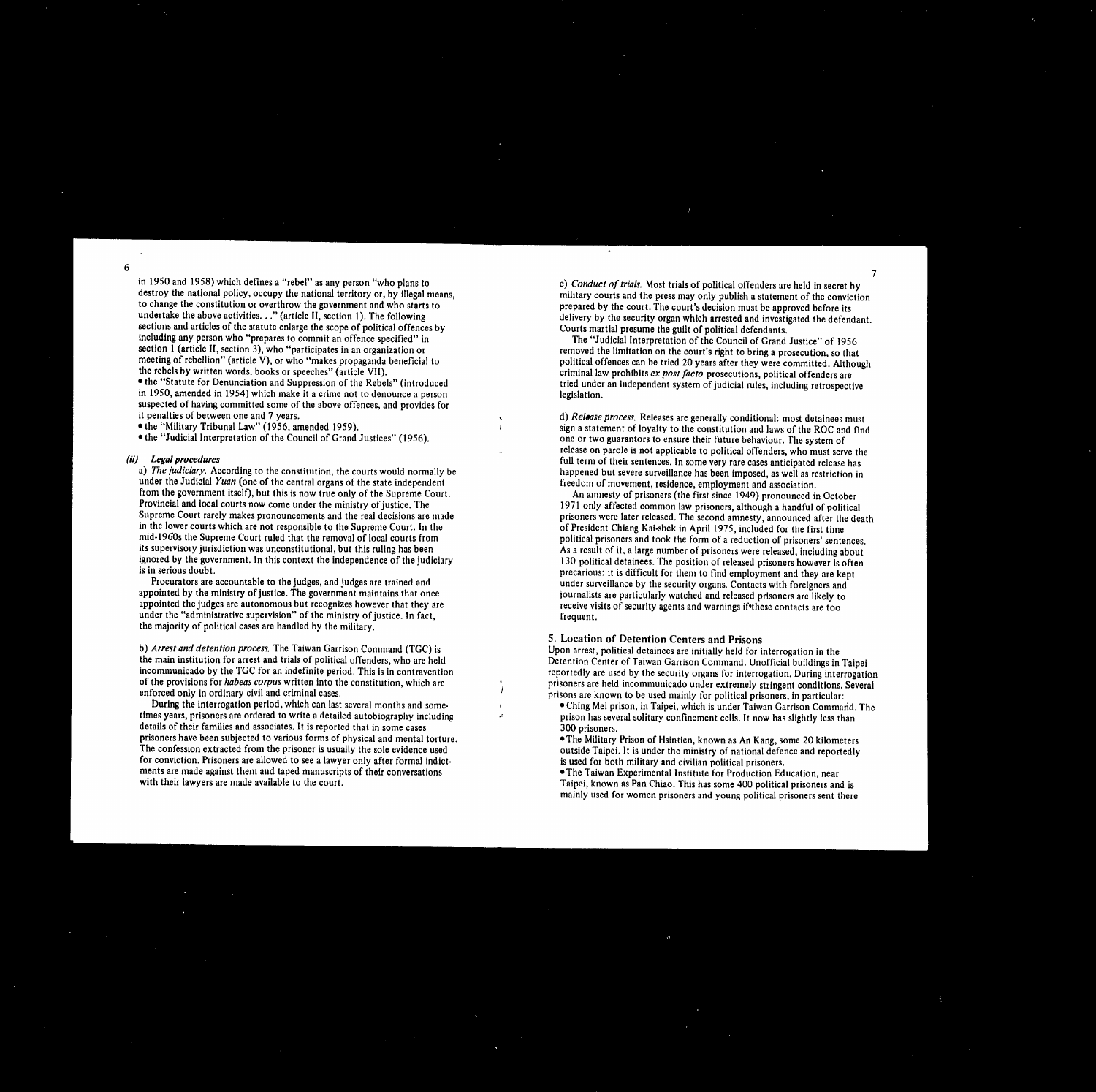for "reform". Long term detainees are also sometimes sent to Pan Chiao in the last few months before the end of their term of imprisonment. *7 .* **Allegations of Torture** Little reaches the outside world about the treatment of political prisoners in Taiwan, especially as regards the period of interrogation. During this period, they are held incommunicado for several weeks or months, or sometimes years. After indictment, communications and correspondence between the prisoner and his family or lawyer are strictly controlled. For a long time, therefore, it is practically impossible to know how the detainee has been treated. However, it is not unusual for prisoners to claim during their trial that a confession (which is very often the sole evidence for conviction) has been extracted from them by force. Reports say that various forms of pressure, including physical torture, are used by the security authorities to make a prisoner confess. The evidence suggest that most ill-treatment of prisoners takes place while they are held by the security organs<sup>\*</sup>rather than by the prison authorities. According to some reports, various buildings in Taipei which are not officially identified are used for the interrogation of suspects. Amnesty International has received allegations of torture concerning a number of individual cases. Two cases concerned prisoners who had smuggled out of prison information about other detainees and who were subjected to extremely severe beatings in retaliation. Neither of them reportedly has since received the medical treatment they need. Another prisoner, who was perfectly sane before his arrest, had his trial suspended because of mental disability, reportedly because of maltreatment during interrogation. Among the forms of psychological and physical pressure used for the purpose of securing a confession are solitary confinement, round-the•clock interrogations, electric shocks, lack of sleep and severe beatings. In one case it was reported that gasoline had been poured in the prisoner's nostrils during interrogation in 1971, causing swelling, lack of feeling in the arms, skin rashes, insomnia, vomiting and excretion of blood. **8. Capital Punishment** During the state of siege, which is still in force, the following offences are punishable with death: • circulating rumours and "beguiling" the public • inciting to rebellion or public riot • disrupting the money market • theft or robbery with violence

Green Island New Life Camp, a prison camp on an island off the southeast coast of Taiwan, known simply as "Green Island". It is mainly used for prisoners sentenced to life or long term imprisonment. The camp normally houses about 200 prisoners, but probably over 100 remained there after the 1975 releases (see page 7, *Release process).*The only inhabitants of Green Island are the prisoners of the camp and a military garrison, which makes of Green Island camp the most isolated and dreaded prison of Taiwan. Other prisons are also known to hold political prisoners, such as Taichung prison, Taiyuan prison, Hsiao-liu-ch'iu Island Camp (an island to southwest of Taiwan) and Orchid Island Camp (southeast of Taiwan), the two last being for both political prisoners and outlaws. **6. Conditions of Detention** During the period of interrogation, political prisoners are held in solitary confinement, generally in underground cells without a bed and without exercise. They are denied books, pen and paper, except for the purpose of writing a confession. After conviction they may receive a visit from relatives once a week, but this usually never happens during the first four months of imprisonment. In some cases the period of isolation has been much longer. Mail is strictly controlled. The following conditions seem to prevail in average prisons: Food is reported to be adequate although deficient in protein. Prisoners who are doctors or dentists may treat fellow-prisoners, but with very little equipment or medicines. Sick prisoners have to wait until their case has become extremely serious before they are taken to a military hospital. Tubercular cases are not necessarily separated from other convicts. There is a daily period of exercise the length of which varies depending on the prison. Families are allowed to send money to imprisoned relatives with which to buy paper and extra food. There is generally a prison library with a controlled and very limited choice of books. Some prisoners, however, have been subjected to much more severe

conditions, such as being held in solitary confinement for several years in very damp cells with their hands or feet shackled, receiving no medical treatment and not being allowed visits or reading material.

The Green Island camp was particularly notorious in the 1950s as a place where prisoners received exceptionally harsh treatment and where torture and execution were current practice. International attention has since forced a gradual easing of the situation, but in spite of general improvement, prisoners on Green Island suffer from complete isolation. The inaccessibility of the camp to outsiders makes it difficult to describe present conditions there.

,他们的人都是不是,他们的人都是不是,他们的人都是不是,他们的人都是不是,他们的人都是不是,他们的人都是不是,他们的人都是不是,他们的人都是不是,他们的人都是不  $\overline{9}$ 

# <u>, до поставите со селото на селото на селото на селото на селото на селото на селото на селото на селото на сел</u>

- 
- 
- 
- 
- strikes by workers or traders thereby disrupting public order
- encouraging students to strike or publicly inciting others to commit crimes destroying traffic or communications facilities, or stealing material thereof
- disrupting the supply of water, electricity or gas
- causing fire or flood or endangering public safety
- possessing arms, ammunitions or explosives without permission

In addition, under the Statute for the Punishment of Rebellion, "treason", "rebellion" or assistance to a "rebel" is punishable by mandatory death penalty. Whereas executions of political opponents were numerous in the 1950s and 1960s, there seem to have been very few executions of political prisoners in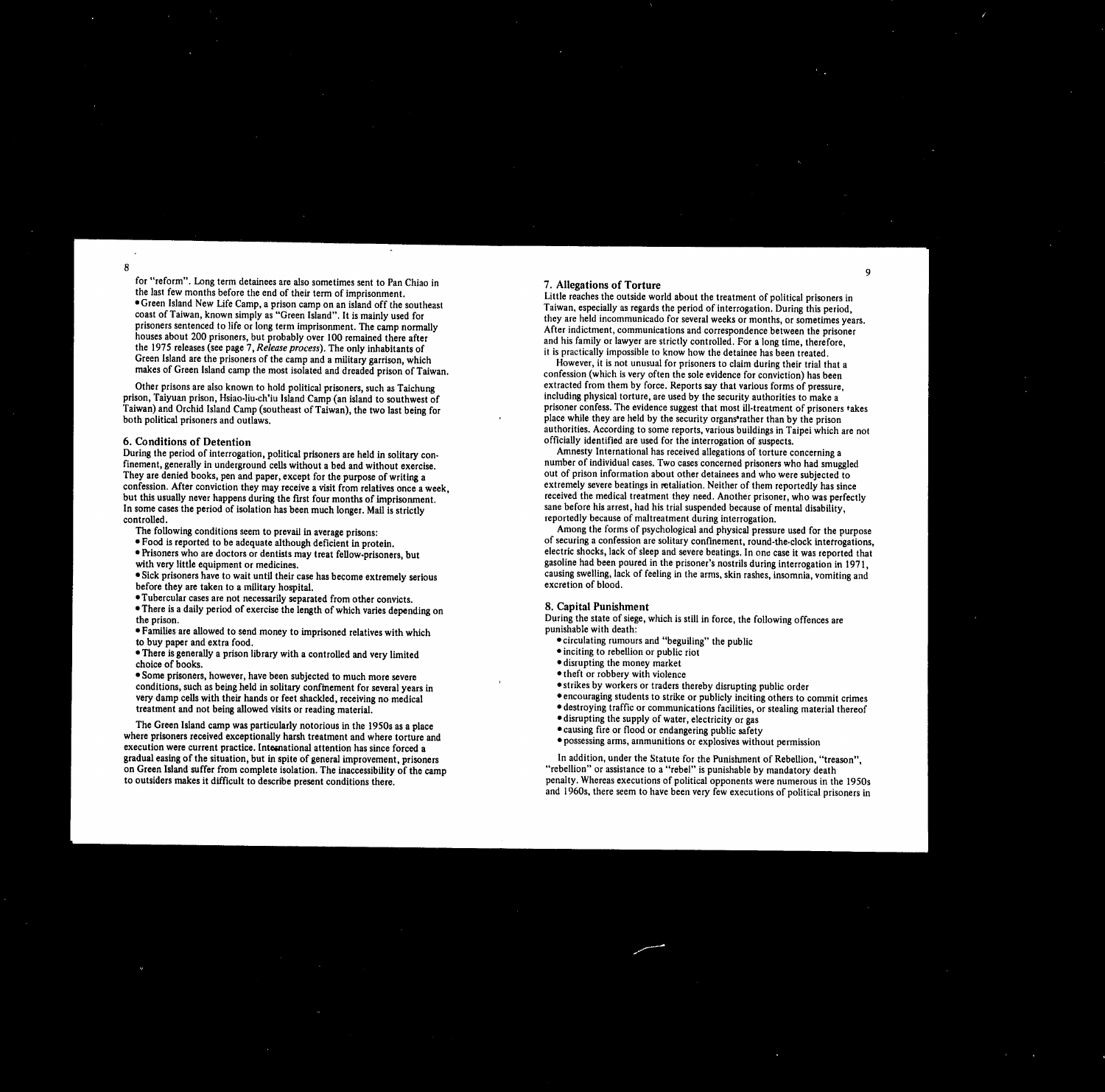the past few years. However, executions of common law criminals have increased recently. At the end of 1975, the government decided that, temporarily, cases involving crimes of violence (murder, rape and armed robbery) would be tried by military courts and not, as previously, by civilian courts.

Appeals go to the court of the ministry of national defence but the ministry hardly ever reverses a judgment. Judicial executions are carried out by firing squad.

of judicial procedures. Al opposes torture and capital punishment in all circumstances. It also urges the ROC government to release all prisoners of conscience and, on humanitarian grounds, all those prisoners who have now been in prison for 20 years or more.

 $\mathbf{1}$ 

- **9. Action by Amnesty International**
	- Individual Amnesty International groups were active in July 1976 on  $(a)$ the cases of 90 prisoners detained for political reasons. AI groups have continuously expressed concern about the situation of political prisoners in Taiwan. They have appealed to the ROC authorities for the release of prisoners where it is clear that they are imprisoned for the non-violent expression of their beliefs.
- In May 1975 an Amnesty International representative visited Taiwan  $(b)$ for high level talks with the government after a commutation of prisoners' sentences had been announced in memory of President Chiang Kai-shek. The delegate was able to discuss at length with government officials the proposed commutation, the question of political imprisonment and a few cases of prisoners. Following the visit, **Al** sent a number of recommendations to the government, welcoming the

act of clemency and urging the authorities to implement it unconditionally. In July 1975, when the Commutation Act came into force, more than 100 political prisoners were released, and others had their sentences reduced by one-third.

> These papers are intended to summarize available information on political imprisonment, torture and capital punishment in a single country or territory governed by a specific political authority. They are designed to be concise and factual and are written primarily for reference purposes.

- In September 1975, a delegate of Amnesty International again visited  $(c)$ Taiwan to observe a politically significant appeal trial involving eight prisoners. There were fears that a heavier sentence would be inflicted on the eight because of prosecution demands. The delegate was not allowed into the court room, to which only close relatives and lawyers had access. However, the eight defendants received reductions in their sentences, leaving them less than two years to serve in prison from the date of the appeal trial.
- Amnesty International has urged the ROC government on several  $(d)$ occasions to give proper medical attention to prisoners who need urgent or specialized treatment, particularly Hsieh Ts'ung-min who suffers from asthma, arthritis and allergy, and who is now in very poor health after several hunger strikes; Ts'ai Ts'ai-yuan who cannot bend either leg; and Hsu Hsi-tu, who needs treatment in a mental hospital.
- Amnesty International urges the ROC government to implement the  $(e)$ provisions of human rights guaranteed in the Chinese constitution of 1946 and to conduct trials openly, in accordance with recognized norms

Since AI is limited by its statute to act only in specific human rights situations, reference is made to the political, economic and social situation in each country *only where this has direct relevance to particular human rights problem&*The information contained in each paper is accurate at the time of publication.